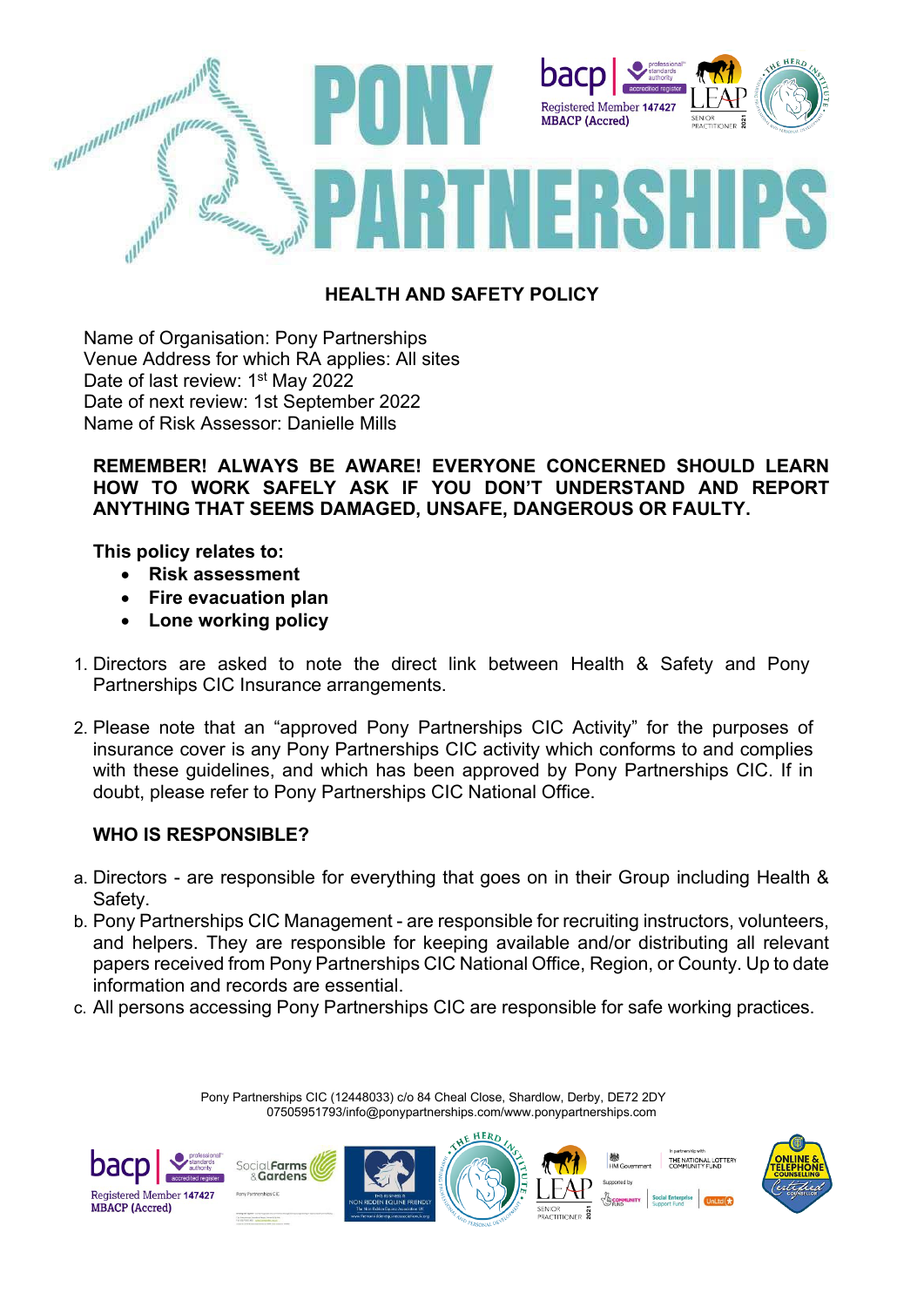# **WHAT ARE THEY RESPONSIBLE FOR?**

- a. VENUE.
	- All aspects of the venue used by Pony Partnerships CIC should have been approved by the Directors. A risk assessment should be completed initially, updated as necessary and checked with copies kept.
- b. ANIMALS.
	- Should not be worked with until they have been fully assessed by the Directors and passed as of good temperament, sound, in good condition and suitable for Pony Partnerships CIC purposes. They must be a minimum of 5 years old. Only suitably trained helpers should be allowed to handle them.
- c. TACK.
	- All tack and special equipment should be inspected on a regular basis to ensure that it has been maintained, is in good condition and that it fits the equine on which it is being used.
- d. Pony Partnerships CIC STAFF/VOLUNTEERS.
	- All staff and volunteers should be advised on the contents and use of Pony Partnerships CIC Health & Safety Guidelines.
	- A programme of training should be discussed and planned appropriate to level of experience and qualification.
	- All staff and volunteers must fill in an application form before joining. They must provide references which should be checked and complete an enhanced disclosure application (if aged 16 or over).
	- All helpers should be given induction training when they first join the Group which must be recorded.
	- They should be capable and trained for all duties they are asked to perform and should be briefed at the beginning of each session.
	- All people accessing Pony Partnerships CIC should wear comfortable and suitable clothing. Jackets and anoraks, if worn, should be fastened. It is recommended that jewellery is removed, and that long hair should be tied back. Gloves are recommended. Sturdy shoes or boots should be worn

#### **FIRST AID**

No Pony Partnerships CIC activity may take place without the presence of a person holding an up to date First Aid Certificate. Appointed First Aiders should be identified at the start of each session.

There must be a First Aid Box readily available for each Pony Partnerships CIC session, with a list of those holding First Aid qualifications.

#### **FIRE DRILL**

Everyone working or attending the Group on a regular basis must be instructed on procedures in case of fire. This is to include familiarisation with the Fire Evacuation Policy. Fire Evacuation Drills will be completed once an academic term and recorded at the Fire Point. Fire extinguishers will be checked and serviced annually. Smoke alarms will be checked weekly with batteries replaced if required.









機<br>HM Government THE NATIONAL LOTTERY<br>COMMUNITY FUND